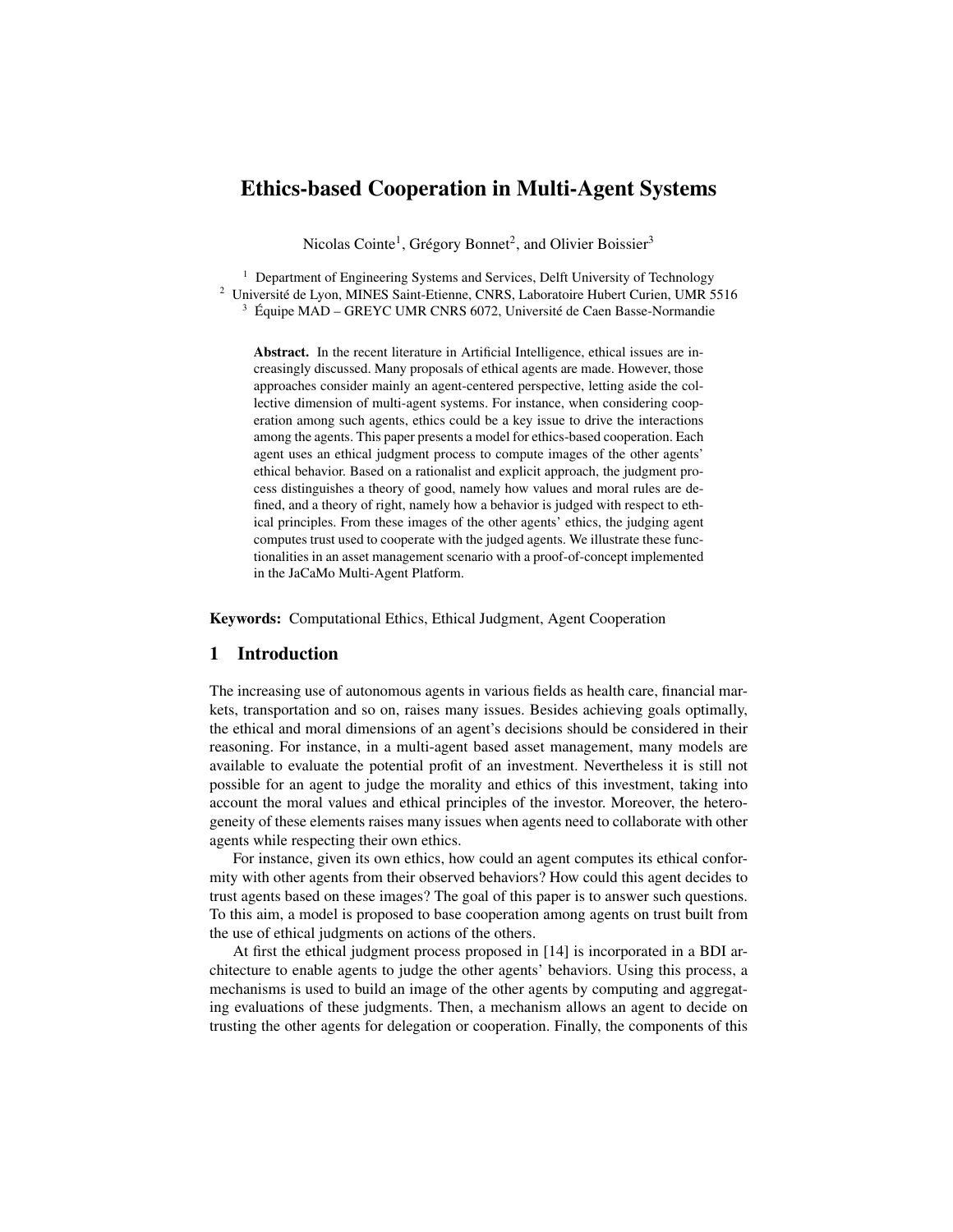proposal are instantiated to the asset management domain and demonstrate its use in an application implemented in the JaCaMo multi-agent oriented framework [\[7\]](#page-12-1).

The paper is organized as follows. Sec. [2](#page-1-0) introduces and describes the models of computational ethics and trust used in this article. Then, Sec. [3](#page-3-0) shows how ethical judgment can be used to depict in terms of ethics the behavior of the others. Then, Sec. [4](#page-6-0) presents the construction and use of trust. Finally the use of these contributions is illustrated in a proof of concept in Sec. [5](#page-8-0) before concluding.

## <span id="page-1-0"></span>2 Foundations

We introduce in this section the necessary concepts to deal with ethics-based cooperation in multi-agent systems. Sec. [2.1](#page-1-1) presents the concept of *trust* as a way to ground interaction and cooperation among agents. Sec. [2.2](#page-2-0) introduces ethics and shows how it is related to trust. Finally, Sec. [2.3](#page-2-1) synthesizes the requirements for defining an ethicalbased cooperation in a multi-agent systems.

### <span id="page-1-1"></span>2.1 Trust in multi-agent systems

In decentralized and open systems, a way to deal with unreliable or unknown agents is to use trust [\[11,](#page-12-2)[16,](#page-12-3)[31\]](#page-13-0). Trust allows the agents to assess the interactions they observe or they make in order to decide if interacting with a given agent is a priori acceptable. This acceptance notion means that the investigated agent behaves well and is reliable according to the investigator criteria.

Many definitions of trust exist but, in accordance with [\[11\]](#page-12-2), we consider *trust* as *a disposition to cooperate with a trustee*. Here, trust is an action that might be motivated by desires, depending on the context. It can be used as a condition to perform actions as delegating actions, sharing resources and information, or any kind of cooperation. To build trust, the agents first build an image of the investigated agents [\[16\]](#page-12-3).

An *image* is *an evaluative belief that tells whether the target is good or bad with respect to a given behavior*. In the literature, images are aggregated from the experiences, i.e. the observed behavior of the target agent and its consequences. We can distinguish two kinds of approaches:

- statistical images [\[1](#page-12-4)[,9](#page-12-5)[,17](#page-12-6)[,25](#page-13-1)[,35\]](#page-13-2) where the image is a quantitative aggregation of feedbacks about interactions. This aggregation estimates the trends of an agent to behave well from another agent's point-of-view. It can be represented by Bayesian networks, Beta density functions, fuzzy sets, Dempster-Shafer functions and other quantitative formalisms.
- logical images  $[10,11,27,34]$  $[10,11,27,34]$  $[10,11,27,34]$  $[10,11,27,34]$  where the image is a mental state rooted in every cooperation action that is produced by interactions. A persistent image allows to infer trust beliefs that can be used as preconditions to cooperate.

An agent can lack of observations and interactions in order to build a correct image of a target. A way to deal with this issue is to use reputation [\[23,](#page-13-5)[30\]](#page-13-6). It consists in using third party agents' image of the target (that can depend on the initial agent's image has about the third parties) in order to assess a collective point-of-view about the target. Both images and reputations are used to lead to a trust action [\[31\]](#page-13-0). Most of the time, trust is dynamic and changes with respect to the evolution of images and reputations.

2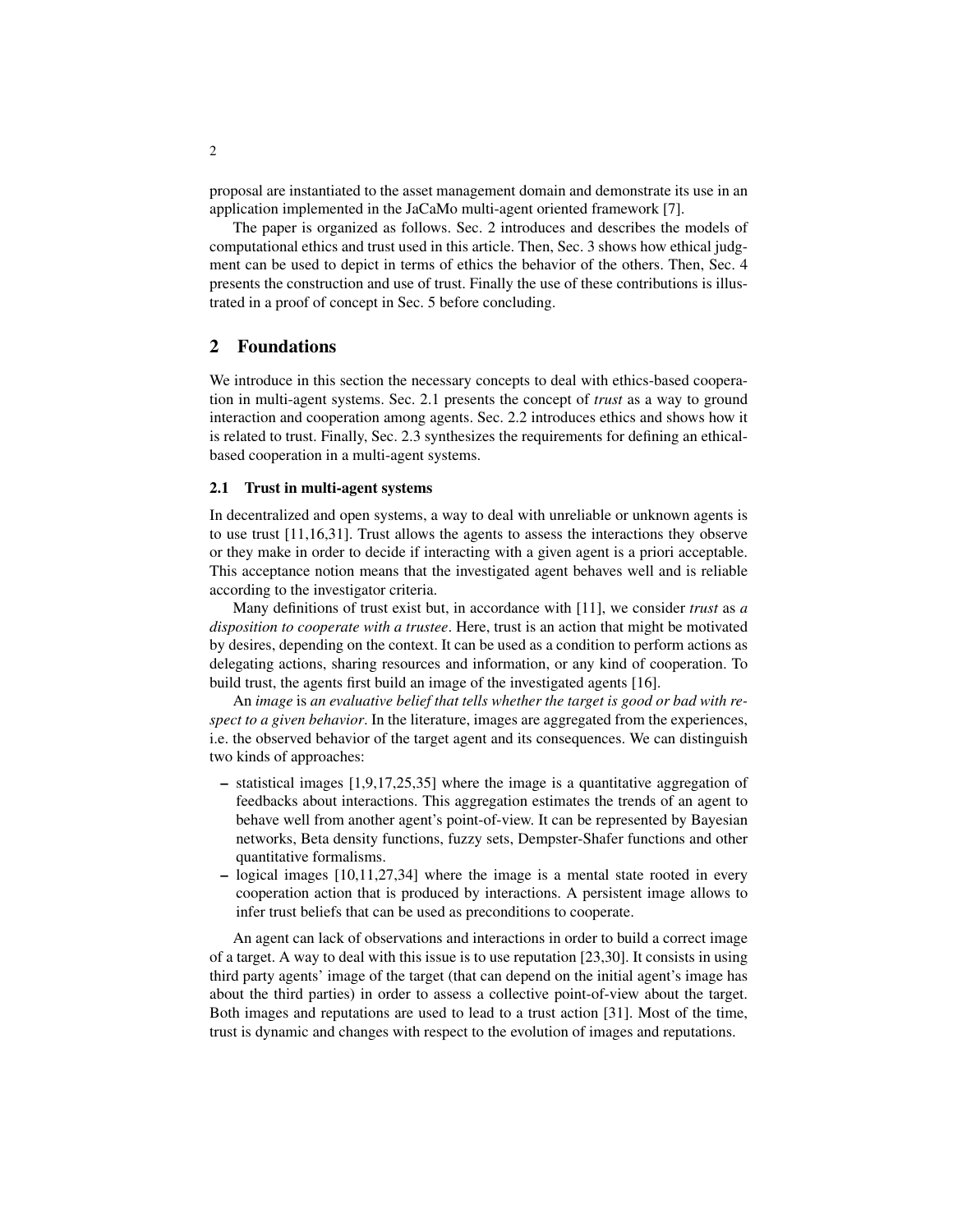#### <span id="page-2-0"></span>2.2 Ethical behaviors

This paper mainly focuses on building images of the ethical behavior of other agents. Moral theories are based on two components [\[33\]](#page-13-7): theory of the good (or morals) and theory of the right (or ethics). Due to the lack of formal definitions of the components of morals and ethics in the litterature, we admit the consensual definitions provided in this section. Even if still debatable due to the wide diversity of existing contradictory theories in philosophy and psychology, we consider that they offer a sound framework to define moral and ethics.

- A *theory of the good* is a set of moral rules and values which allow to assess the goodness or badness of an action itself. Moral rules give moral valuations to behaviors (e.g. "Lying is evil" or "Being honest is good"), and values give them more abstract qualification (e.g. "Telling what we believe is being honest").
- A *theory of the right* uses a set of ethical principles to recognize a fair or, at least, acceptable option in comparison with the other available actions in a given situation. Philosophers proposed various ethical principles, such as Kant's Categorical Imperative [\[22\]](#page-13-8) or Thomas Aquinas' Doctrine of Double Effect [\[26\]](#page-13-9). For example even if stealing can be considered as immoral (regarding Divine Commands), some philosophers agree that it is acceptable for starving people to rob food (regarding Doctrine of Double Effect).

As a moral behavior is based on a theory of the good, an ethical behavior uses a theory of the right to conciliate morals, desires and capacities of the agent [\[28\]](#page-13-10). Interestingly, being moral or ethical is a behavior characterization such as being reliable is in trust systems. Consequently, it can be interesting to define a trust notion based on moral or ethical behaviors, which can enhance cooperation.

#### <span id="page-2-1"></span>2.3 Requirement for ethical based cooperation

Works dealing with ethical behaviors in autonomous agents often focus on modelling moral reasoning [\[6](#page-12-8)[,19](#page-12-9)[,20,](#page-12-10)[32\]](#page-13-11) as a direct translation of some well-known moral theories, or on modelling moral agency in a general way [\[5,](#page-12-11)[24\]](#page-13-12). However, those work do not clearly make the distinction between theory of the good and theory of the right. Some other works deal with ethical agent architecture. In the litterature, we find *implicit ethical architectures* [\[3,](#page-12-12)[4\]](#page-12-13) which design the agent's behavior either by implementing for each situation a way to avoid potential unethical behaviors, or by learning from human expertise. We also find *cognitive ethical architectures* [\[12](#page-12-14)[,13](#page-12-15)[,14](#page-12-0)[,15\]](#page-12-16) which consist in full explicit representations of each component of the agent, from the classical beliefs (information on the environment and other agents), desires (goals of the agent) and intentions (the chosen actions) to some concepts as heuristics or emotional machinery. However, all those approaches do not take into account the collective dimension of agent systems, apart [\[29\]](#page-13-13) which considers morals as part of agent societies.

More precisely, the architecture given in [\[14\]](#page-12-0) makes a clear separation between theory of the good and theory of the right, and provides beliefs on various components of moral theories (moral rules, values or ethical principles for instance). Moreover, the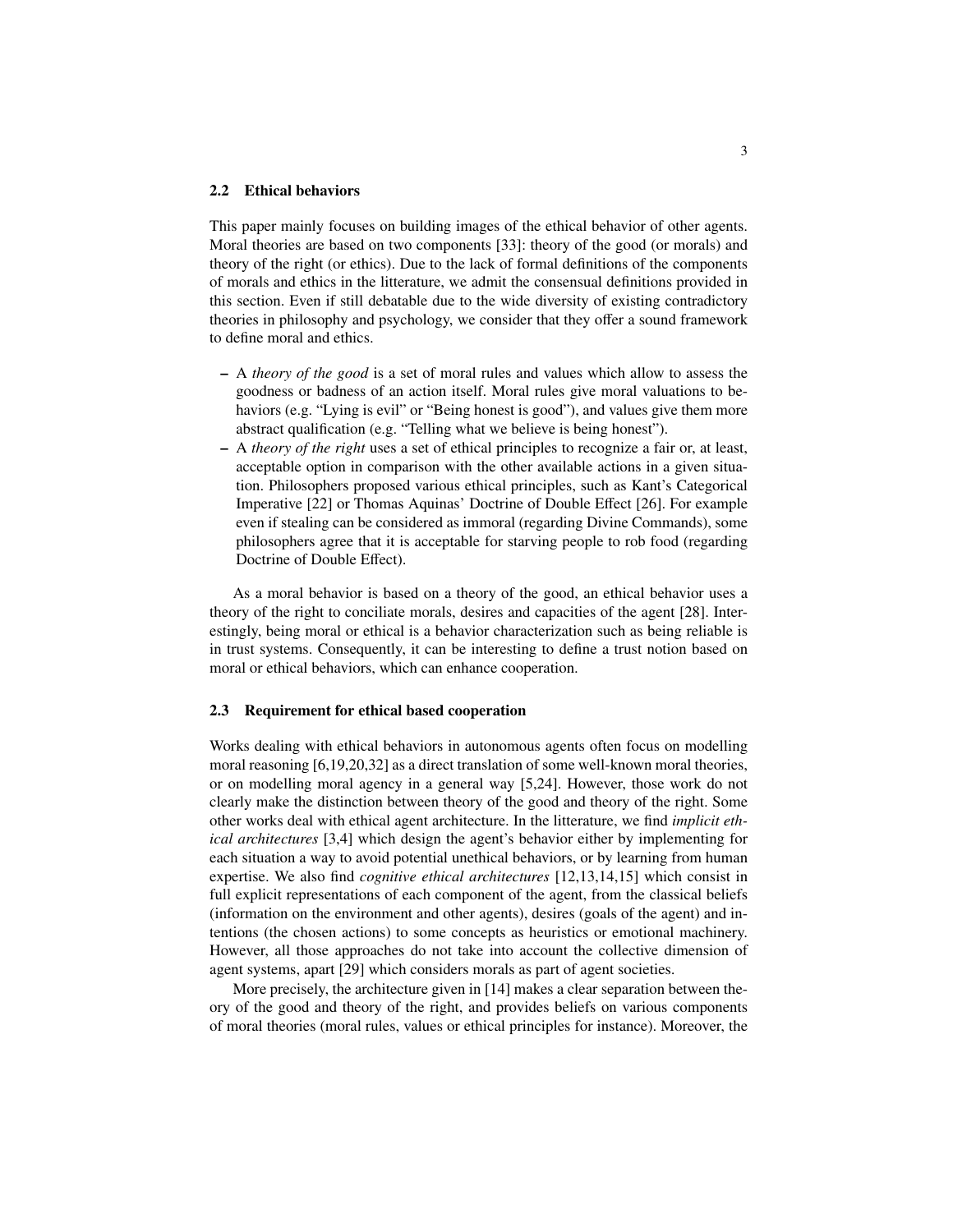architecture given in  $[29]$  allows – but without operationalization – moral facts (judgments over other agents or blames for instance) to be viewed as beliefs that can be used in the agents' decisions.

In order to build ethics-based cooperation, we need an operational model of ethical judgment such as proposed in [\[14\]](#page-12-0). Inspired by [\[29\]](#page-13-13), we reuse and extend this model with beliefs on moral and ethical images of other agents. We use those image beliefs to build trust beliefs to drive a cooperation based on morals or ethics.

## <span id="page-3-0"></span>3 Judgments building

This section explains how a BDI agent can use the judgment process introduced in [\[14\]](#page-12-0) (see Sec. [3.1\)](#page-3-1) and presents how an agent computes its own qualitative representation of the ethics (see Sec. [3.2\)](#page-4-0) and morals (see Sec. [3.3\)](#page-5-0) of the other agents, regarding the judging agent's *goodness knowledge* (i.e. knowledge on morals) and *rightness knowledge* (i.e. knowledge on ethics).

#### <span id="page-3-1"></span>3.1 Judging other agents

Let us consider the judgment process introduced in [\[14\]](#page-12-0). Adapting it to our needs as expressed in Sec. [2,](#page-1-0) the generic reasoning done in the ethical judgment process generates the set of rightful actions for a given situation, regarding a set of knowledge.



<span id="page-3-2"></span>Fig. 1. Ethical judgment process as depicted in [\[14\]](#page-12-0)

As depicted in Fig. [1,](#page-3-2) the judgment process is organized into three parts: (*i*) awareness and evaluation process, (*ii*) goodness process and (*iii*) rightness process. Since this judgment process may use sets of knowledge issued from another agent, we index all these sets with an agent id  $a_i \in A$  (e.g.  $\mathcal{A}_{r_a}$ ) with A the set of the agents. When a is the agent executing the process, this agent is using the process to decide about its own behavior, when a is different, the agent uses this process to judge the behavior of a.

Awareness and evaluation processes The *evaluation* process evaluates the set of actions  $\mathcal{A}_a$  (actions are pairs of conditions and consequences bearing on desires and beliefs) that it considered both desirable ( $\mathcal{A}_{d}$ ) and executable ( $\mathcal{A}_{c}$ ) from a's point-ofview, with respect to  $\mathcal{D}_a$  the set of desires and  $\mathcal{B}_a$  the set of beliefs of a.  $\mathcal{B}_a$  and  $\mathcal{D}_a$ are produced by the situation assessment *S A* of the current state. Here, *DE* and *CE* are respectively *desirability evaluation* and *capability evaluation* functions. In the sequel, we call *contextual knowledge* of  $a$  ( $CK_a$ ), the union of  $B_a$  and  $D_a$ .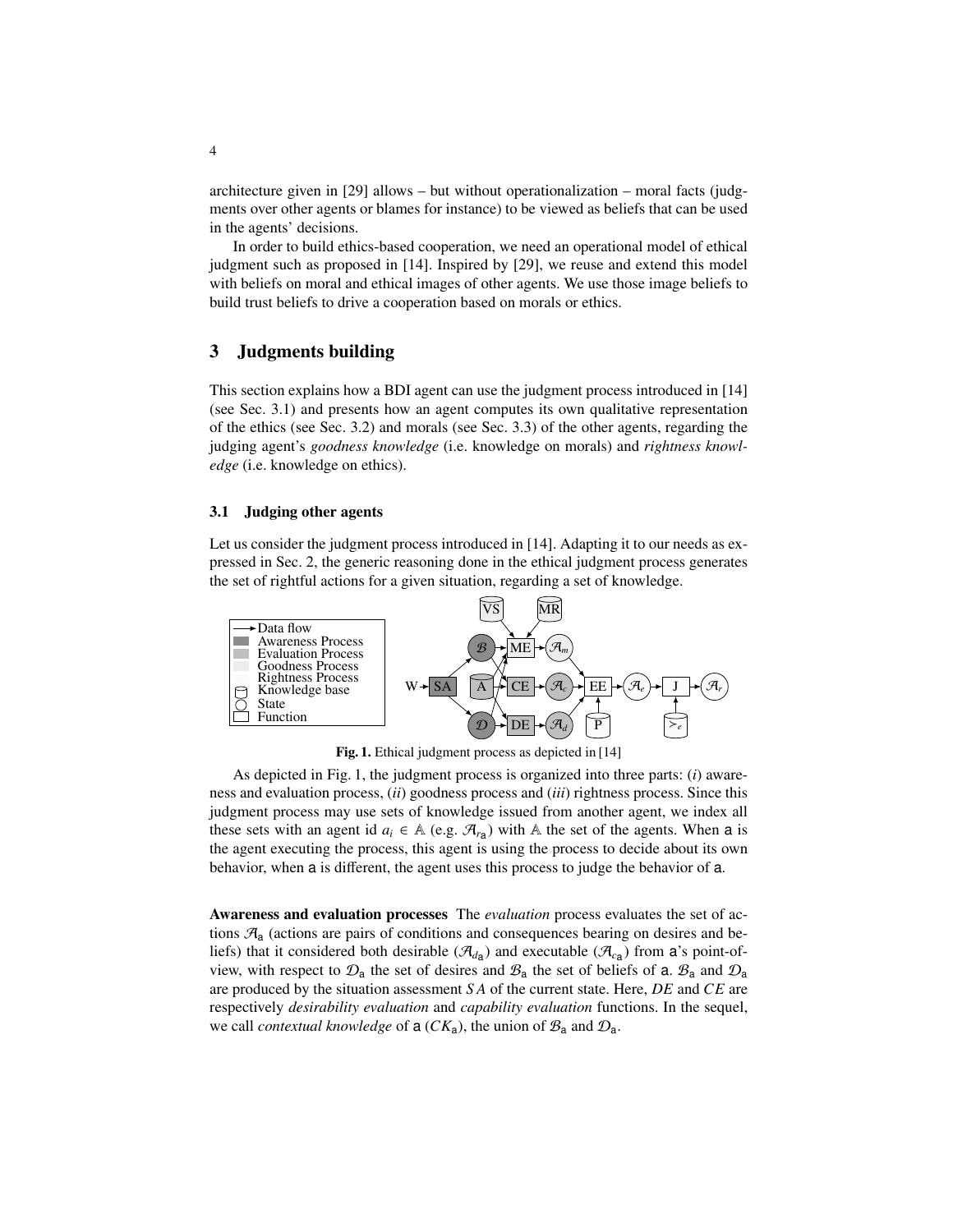**Goodness Process** The *goodness process* identifies moral actions  $\mathcal{A}_{m_{\mathbf{a}}}$  given a's contextual knowledge *CK*a, actions *A*a, value supports *VS* <sup>a</sup> and moral rules *MR*a. Moral actions are actions that, in the situations of  $CK<sub>a</sub>$ , promote or demote the moral values of *VS*<sub>a</sub>. A *value support* is a tuple  $\langle s, v \rangle \in VS_a$  where  $v \in O_v$  is a moral value and *s* =  $\langle \alpha, w \rangle$  is the support of this moral value where  $\alpha \in A_a$ ,  $w \subset B_{ai} \cup D_a$ .  $O_v$  is the set of moral values used in the system<sup>[4](#page-4-1)</sup>. A *moral rule* is a tuple  $\langle w, o, m \rangle \in MR_a$ . The struction  $w \in 2^{CKa}$  is a conjunction of beliefs and desires. The object  $o = \langle \alpha, v \rangle$  where situation  $w \in 2^{CKa}$  is a conjunction of beliefs and desires. The object  $o = \langle \alpha, v \rangle$  where  $\alpha$  is an action  $(\alpha \in A)$  and *v* is a moral value  $(v \in A)$ . Finally m is the moral valuation  $\alpha$  is an action ( $\alpha \in A_a$ ) and  $\nu$  is a moral value ( $\nu \in O_{\nu}$ ). Finally, *m* is the moral valuation  $(m \in O_m)$ . For instance with  $O_m = \{ \text{moral}, \text{amoral}, \text{immoral} \}$  provides three moral valuation for *o* when *w* holds. It is important to notice that a *total order* is defined on O*<sup>m</sup>* (e.g. moral is a higher moral valuation than amoral, which is higher than immoral). In the sequel, moral rules  $MR_a$ , value support  $VS_a$  and values  $O_v$ , knowledge used in the goodness process of the agent a are referred as the *goodness knowledge* (*GK*a).

**Rightness process** Finally, the rightness process assess the rightful action  $\mathcal{A}_{r}$  from the sets of possible  $\mathcal{A}_{c}$ , desirable  $\mathcal{A}_{d}$  and moral  $\mathcal{A}_{m}$  actions based on *ethical principles P*<sub>a</sub> to conciliate these sets of actions according to ethical preference relationship ><sub>ea</sub>⊆  $P_a \times P_a$ . An *ethical principle*  $p \in P_a$  is a function which evaluates if it is *right* or *wrong* to execute a given action in a given situation regarding a philosophical theory. It describes the rightness of an action with respect to its belonging to  $\mathcal{A}_{c_1}$ ,  $\mathcal{A}_{d_2}$  and  $\mathcal{A}_{m_3}$ in a given situation of *CK*<sub>a</sub>. It is defined as  $p: 2^{\mathcal{A}_a} \times 2^{\mathcal{B}_a} \times 2^{\mathcal{D}_a} \times 2^{\mathcal{M}a} \times 2^{\mathcal{V}_a} \to \{\top, \bot\}$ .<br>Given a set of actions issued of the ethic evaluation function *EF* that applies the ethical Given a set of actions issued of the ethic evaluation function *EE* that applies the ethical principles, the judgment *J* is the last step which selects the set of rightful actions to perform, considering the set of ethical preferences  $\vucceq_{e_{a}}$  defining a total order on the ethical principles. In this judgment process, the rightful actions are the ones that satisfy the most preferred principles in a lexicographic order. In the sequel, ethical principles  $P_a$  and preferences  $\geq_{e_a}$  are referred as the rightness knowledge ( $RK_a$ ).

### <span id="page-4-0"></span>3.2 Judging ethical conformity of behaviors

We extend now the previous judgment process to judge the ethics and morality of the behavior between  $t_0$  and  $t$  of an agent  $a'$ . Inspired from [\[29\]](#page-13-13) which considers beliefs on moral facts, the judgment process produces now beliefs (ethical\_conformity, moral\_conformity) stating the conformity to ethical principles or moral rules and values, that can be used in the agent's reasoning. Before defining these beliefs, let us define first an agent's behavior as follows:

**Definition 1 (Behavior).** The behavior  $b_{\mathbf{a}', [t_0, t]}$  of an agent  $\mathbf{a}'$  on the time interval  $[t_0, t]$  is the set of actions  $\alpha$ , that  $\mathbf{a}'$  executed hetween to and t as  $0 \le t_0 \le t$ *is the set of actions*  $\alpha_k$  *that*  $a'$  *executed between*  $t_0$  *and*  $t$  *as*  $0 \le t_0 \le t$ *.* 

 $b_{a',[t_0,t]} = \{ \alpha_k \in A : \exists t' \in [t_0,t] \text{ s.t. } \text{done}(a', \alpha_k, t') \}$ 

where  $A=\bigcup_{\mathsf{a}_i=\mathsf{a}_1}^{\mathsf{a}_n} \mathcal{A}_{\mathsf{a}_i}$  is the set of available actions in the multi-agent system composed *of n agents, and done(a',*  $\alpha_k$ *, t') means that*  $\alpha_k$  *has been executed*<sup>[5](#page-4-2)</sup> *by* **a'** *at time t'.* 

<span id="page-4-1"></span><sup>4</sup> Let us notice that in [\[14\]](#page-12-0) moral values and moral valuation are shared in the system. Agents distinguish themselves by moral rules and rightness processes.

<span id="page-4-2"></span><sup>&</sup>lt;sup>5</sup> A behavior can deal with concurrency: several actions can have been done at the same time.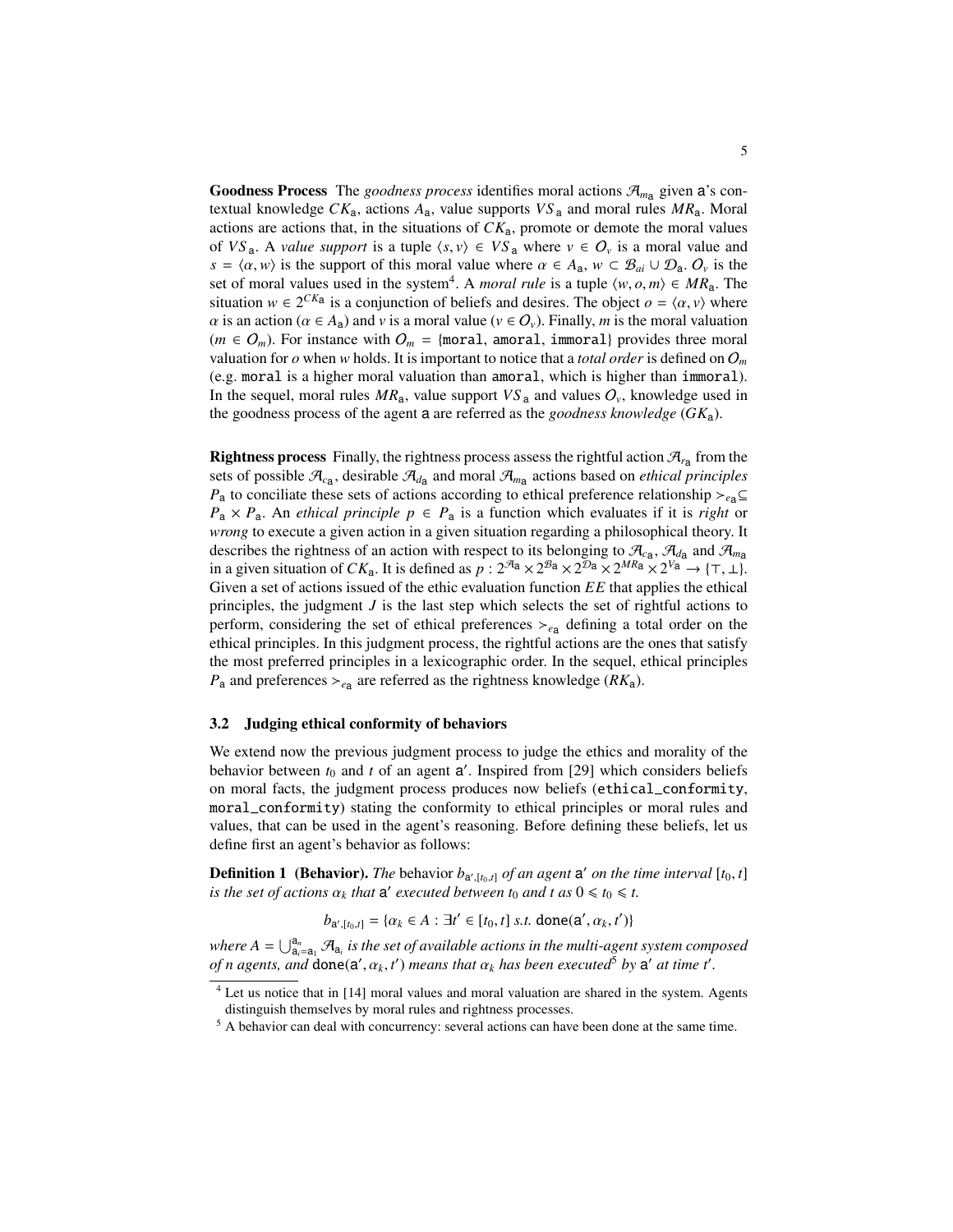An agent a can judge the conformity of an action  $\alpha_k$  executed by another agent a' prespect to its own goodness and rightness knowledge with respect to its own goodness and rightness knowledge.

**Definition 2** (Ethical conformity). An action  $\alpha_k$  is said to be ethically conform with *respect to the judging agent* a*'s contextual knowledge (CK*a*), goodness knowledge GK*<sup>a</sup> *and rightness knowledge RK*<sup>a</sup> *at time t*<sup>0</sup> *, noted:*

 $\text{ethical\_conformity}(\alpha_k, t')$ 

*i*ff  $\alpha_k$  *is in the set of rightful actions*  $\alpha_k \in \mathcal{A}_{r_a}$  *computed by the ethical judgment*  $J_a$  *of* the *indging gagnt*  $\alpha_k$  *and*  $\alpha_k \in \mathcal{A}_{r_a}$  *at time t' the judging agent* **a**, *based on*  $[CK_a, GK_a, RK_a]$  *at time t'.* 

Let us notice that the ethical conformity of an action can be applied to actions of the judging agent or to actions executed by another agent and observed by the judging agent. This ethical conformity can be judged with respect to the judging agent's contextual, goodness and rightness knowledge. It can be judged also with respect to the rightness or goodness knowledge from another agent as long as the judging agent has a representation of these knowledge. Finally, the ethical conformity is used to compute the set *EC*<sup>+</sup> of ethically conform (resp. the set *EC*<sup>−</sup> of non ethically conform) actions of the observed behavior  $b_{a',[t_0,t]}$  of the judged agent a' between  $t_0$  and  $t$ :

 $EC_{ba',[t_0,t]}^+ = {\alpha_k \in b_{a',[t_0,t]} \wedge t' \in [t_0,t]}$  s.t. done(a',  $\alpha_k, t') \wedge \text{ethical\_conformity}(\alpha_k, t')$  $EC_{b_{\mathbf{a}',[t_0,t]} = \{ \alpha_k \in b_{\mathbf{a}',[t_0,t]} \wedge t' \in [t_0,t] \text{ s.t. } \text{done}(\mathbf{a}',\alpha_k,t') \wedge \neg \text{ethical\_conformity}(\alpha_k,t') \}$ 

These two sets provide information on the behavior of the judged agent and its compliance with the ethics of the judging agent. Nevertheless, it cannot assess why an observed behavior is judged as unethical. Indeed, the reason can be a difference between the judging and the judged agents' theory of the right, theory of the good or the assessment of the situation. In the sequel, we will denote:  $EC_{b_{\mathbf{a}',[t_0,t]}} = EC^+_{b_{\mathbf{a}',[t_0,t]}} \cup EC^-_{b_{\mathbf{a}',[t_0,t]} }$ 

#### <span id="page-5-0"></span>3.3 Judging moral conformity of behaviors

The moral conformity of an action with respect to a given moral rule is realized regarding a moral threshold *mt* ∈ *MV* and a situation assessment

**Definition 3** (Moral conformity). An action  $\alpha_k$  is said to be morally conform at time *t* <sup>0</sup> *with respect to the judging agent* a*'s contextual knowledge CK*<sup>a</sup> *and goodness knowledge GK*<sub>a</sub>*, considering the moral rule mr* ∈ *MR*<sub>a</sub>*, moral threshold mt* ∈ *MV*<sub>a</sub>*, noted*:

 $\text{moral\_conformity}(a_k, mr, mt, t')$ 

*iff*  $\alpha_k$  *belongs to*  $\mathcal{A}_{m}$  *with a moral valuation greater or equal to mt, given the considered moral rule mr,*  $\overline{C}K_a$  *and*  $\overline{G}K_a$  *at time t'.* 

Similarly to the ethical conformity, we use the moral conformity of an action to compute the set  $MC^+$  (resp.  $MC^-$ ) of morally conform (resp. non morally conform) actions of the observed behavior  $b_{a',[t_0,t]}$  of a' during  $[t_0, t]$  with respect to *mr* and *mt* :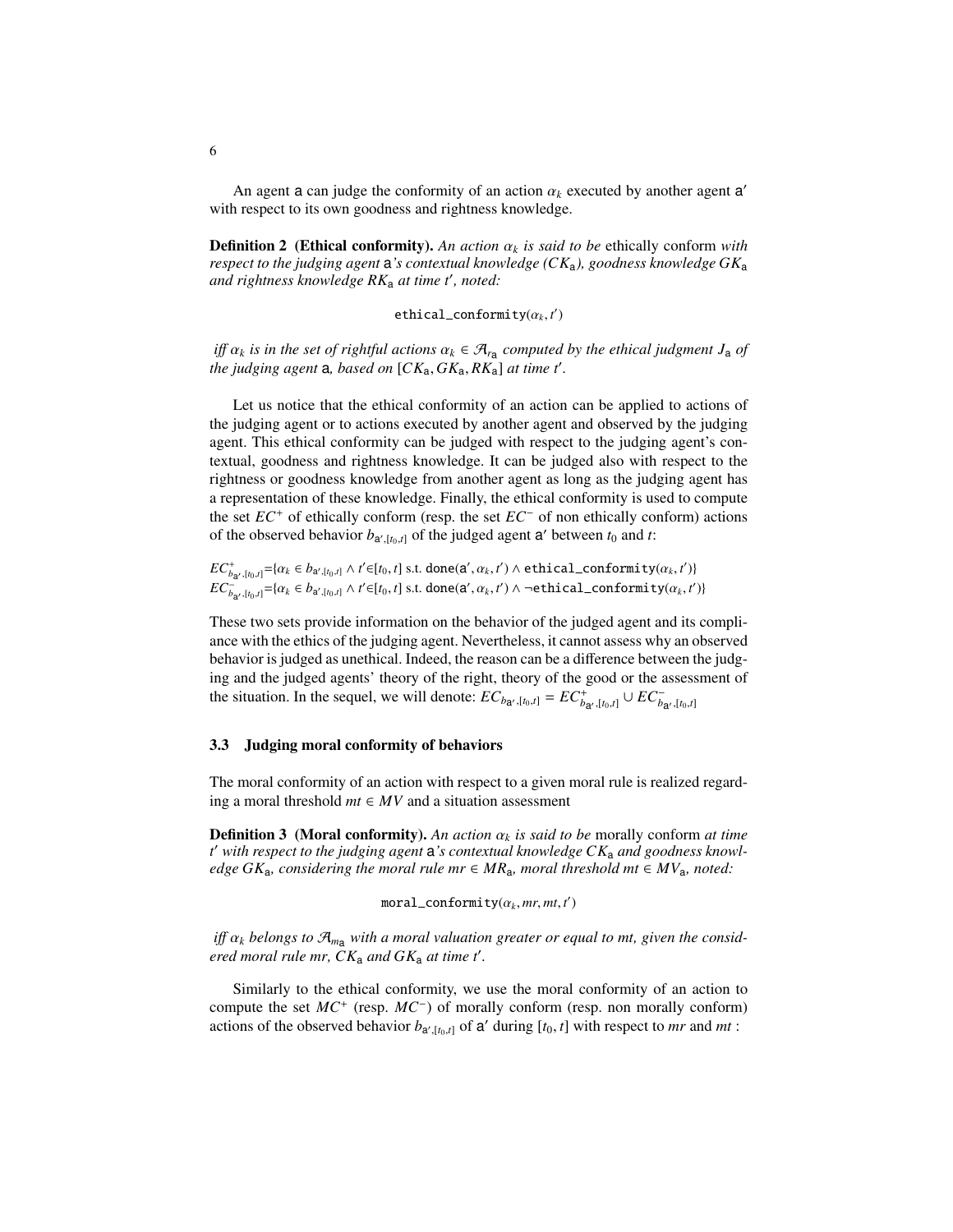$$
MC_{b_{\mathbf{a}^i, [t_0, t]}, mr, mt}^+ = \{a_k \in b_{\mathbf{a}^i, [t_0, t]} \land t' \in [t_0, t] \text{ s.t. } done(\mathbf{a}^i, a_k, t')
$$
  
 
$$
\land \text{ moral\_conformity}(a_k, mr, mt, t')\}
$$
  

$$
MC_{b_{\mathbf{a}^i, [t_0, t]}, mr, mt'}^- = \{a_k \in b_{\mathbf{a}^i, [t_0, t]} \land t' \in [t_0, t] \text{ s.t. } done(\mathbf{a}^i, a_k, t')
$$
  

$$
\land \neg \text{moral\_conformity}(a_k, mr, mt, t')\}
$$

We can generalize the above evaluation of the moral conformity with respect to a moral rule to a set of moral rules, considering the possibility to define a subset *ms* of moral rules *ms* ⊆ *MR*a. Such a set *ms* represents a cluster of rules such as rules based on some moral values, rules concerned by particular situations, and so on. In the sequel,  $\text{we denote: } MC_{b_{\mathbf{a}'},m s,m t, [t_0,t]} = MC_{b_{\mathbf{a}'},m s,m t, [t_0,t]}^+ \cup MC_{b_{\mathbf{a}'},m s,m t, [t_0,t]}^+$ 

## <span id="page-6-0"></span>4 Trust within ethical behavior

In this section, the conformity beliefs defined in the previous sections is used to compute the images of other agents (see Sec. [4.1\)](#page-6-1). We then introduce how we use these images to build trust (cf. Sec. [4.2\)](#page-7-0). Sec. [4.3](#page-7-1) provides hints about how to use it.

#### <span id="page-6-1"></span>4.1 Ethical and Moral images of an agent

Following Sec. [2.1,](#page-1-1) the *ethical* and *moral* images of an agent are evaluative beliefs that tell whether another agent has a conform behavior or not with respect to a given rightness (*RK*) and goodness (*GK*) knowledge.

Definition 4 (Ethical Image (resp. Moral Image)). *An* ethical image *(resp.* moral image*)* of an agent  $a'^6$  $a'^6$  is the judgment of the behavior  $b_{a',[t_0,t]}$  of that agent in a situa-<br>tion with agence to an othics (norm to get of monal nulse we and a monal threshold *tion with respect to an ethics (resp. to set of moral rules ms and a moral threshold mt), regarding the contextual CK, goodness GK and rightness RK knowledge of another agent* **a**. This image states a conformity valuation  $cv \in CV$ , where CV is an or*dered set of* conformity valuation<sup>[7](#page-6-3)</sup>. They are noted as  $\text{ethical\_image}(a', a, cv, t_0, t)$ <br>and morality image( $a' \neq cv$  ms mt  $t_0, t$ )  $and$   $morality\_image(a', a, cv, ms, mt, t_0, t)$ 

Indeed, while an agent can only have a single ethical image of other agents, it can have several moral images of the same agents depending on the chosen *ms* and *mt*.

To build these images, an agent a uses two aggregation functions *ethicAggregation* and *moralAggregation* applied respectively on evaluated actions regarding ethics  $EC_{b_{\alpha}, [t_0, t]}$ and regarding moral  $MC_{b_{\alpha'},[t_0,t]}$ . Both aggregation functions compute the ratio of the magnetic contributions with regard to reference to magnetic magnetic magnetic magnetic magnetic magnetic magnetic magnetic magnetic weighted sum of positive evaluations with respect to ethics and with respect to morals. The weight of each action corresponds to a criterion (e.g. the time past from the date of the evaluation, the consequences of the action and so on).

<span id="page-6-2"></span><sup>&</sup>lt;sup>6</sup> Let's notice that in the definition of these images, the second parameter refers to an agent. It means that the image is built with respect to the knowledge of this agent. The first parameter refers to the considered agent's behavior.

<span id="page-6-3"></span> $^7$  As for morals, conformity valuations are for instance { <improper>, <neutral>, <congruent> }.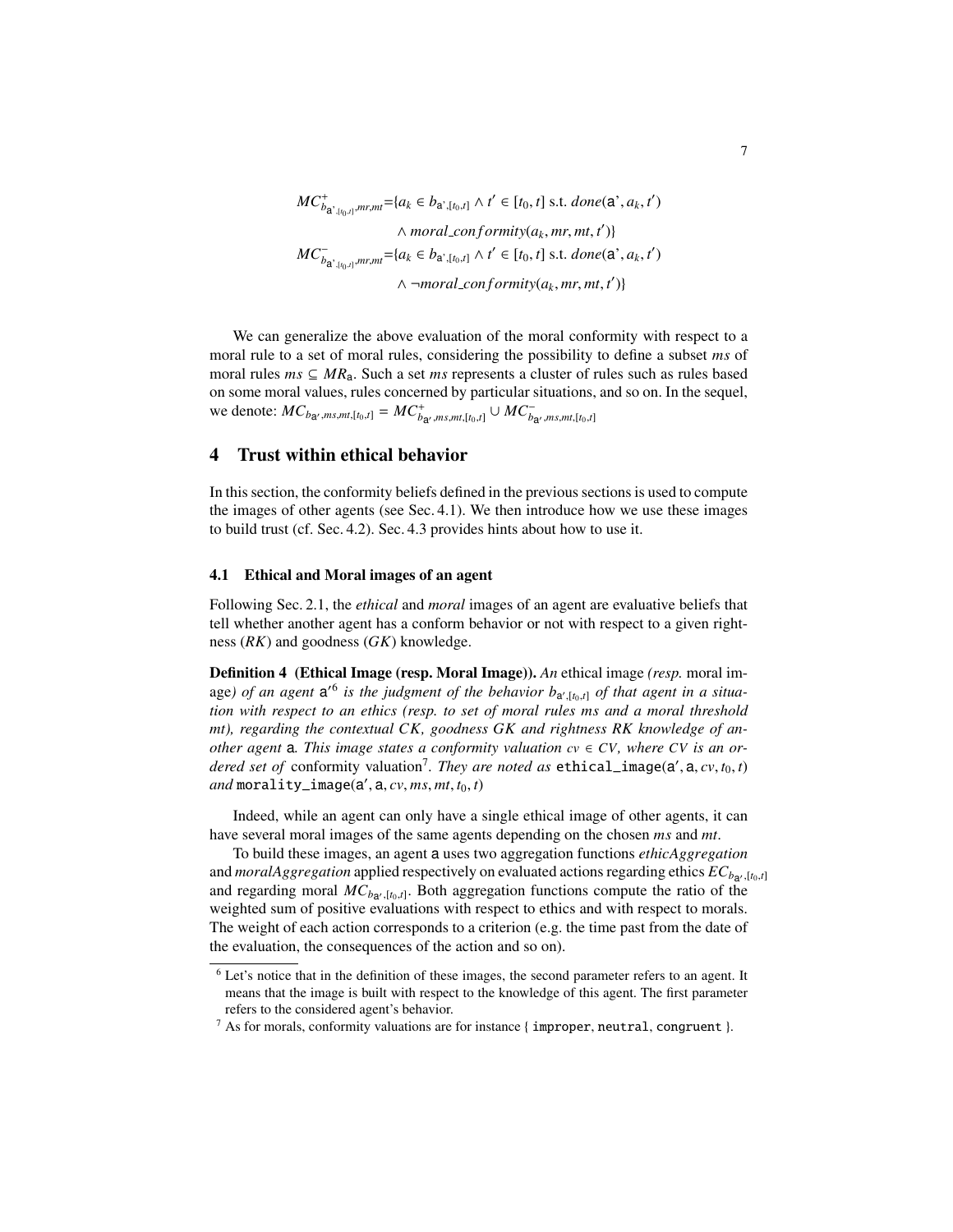**Definition 5** (Ethical aggregation function). *ethicAggregation* :  $2^{\mathcal{A}} \rightarrow [0, 1]$  *such* that ethicAggregation( $EC_{b_{\mathbf{a}'},[t_0,t]}) = \sum_{\alpha_k \in EC_{b_{\mathbf{a}'},[t_0,t]}} weight(\alpha_k)/\sum_{\alpha_k \in EC_{b_{\mathbf{a}'},[t_0,t]}} weight(\alpha_k)$ 

**Definition 6** (Moral aggregation function). *moralAggregation* :  $2^{\mathcal{A}} \rightarrow [0, 1]$  *such* that moral $Aggregation(MC_{b_{\mathbf{a}'},[t_0,t]}) = \sum_{\alpha_k \in MC^+_{b_{\mathbf{a}'},[t_0,t]}} weight(\alpha_k)/\sum_{\alpha_k \in MC_{b_{\mathbf{a}'},[t_0,t]}} weight(\alpha_k)$ 

In order to transform the quantitative evaluation into a qualitative one, every conformity valuation is associated to an interval in the range of the ethical and moral aggregation functions. Once the conformity valuation computed, the associated beliefs moral\_image( $a'$ ,  $a$ ,  $ms$ ,  $mt$ ,  $cv$ ,  $t_0$ ,  $t$ ) or ethical\_image( $a'$ ,  $a$ ,  $cv$ ,  $t_0$ ,  $t$ ) are produced. For instance if congruent conformity evaluation is defined in [0.75, 1], the behavior of an instance, if congruent conformity evaluation is defined in [0.75, 1], the behavior of an agent is considered as ethical if *ethicAggregation*  $\geq$  0.75. Finally, those images can be used to influence interactions by building trust relationships, or to describe the morality of interactions, depending on the behavior of the others.

#### <span id="page-7-0"></span>4.2 Building trust beliefs

According to the information on the moral and ethical images, an agent can decide to trust others or not. Trust can be absolute (trust in the rightness of the others' behavior) or relative to a set of moral rules (trust in their responsibility, carefulness, obedience to some sets of rules, and so on). We define two internal epistemic actions, with respect to ethical and moral images respectively, that build beliefs on trust.

Definition 7 (Trust function). *The* ethical trust function *T B<sup>e</sup> (resp.* moral trust func-**Definition** *T* (**Figst function**). The efficial trust function  $T B_{\text{a}}^n$  (*resp.* moral trust function  $T B_{\text{a}}^m$ ) is defined as:  $T B_{\text{a}}^e : \mathbb{A} \to \{\top, \bot\}$  (*resp.*  $T B_{\text{a}}^m : \mathbb{A} \times 2^{\mathcal{M} \mathbb{R}_{\text{a}}} \times MV_{\$ 

Here, those trust functions are abstract and must be instantiated. In example, when an agent a computes that the behavior of another agent  $a'$  is conform with  $CK_a$ ,  $GK_a$  and  $RK_a$  (i.e. the ethical image), the ethical trust function produces a belief ethical\_trust(a', a).<br>Similarly, when the agent a computes that a''s behavior is conform with ms (i.e. the Similarly, when the agent a computes that a''s behavior is conform with *ms* (i.e. the moral image of its behavior regarding *ms* is at least *mt*), the moral trust function produces a belief moral\_trust(a', a, ms, mt).

#### <span id="page-7-1"></span>4.3 Ethical trusting

Beliefs on images and trust can be be used as a part of the context to evaluate the morality and ethics of an action. To this end, we can express that the morality of an action that affect other agents depends on their image.

Firstly, ethical and moral trust can enrich the description of the moral rules or values. It is useful to represent that the others' behavior can have an impact on how a context is qualified. For instance, the *responsibility* value may be supported by delegating actions to ethically trusted agents only. Here, responsibility is defined as the capability to act safely with the appropriate agents. We can also explicitly express it is not responsible to delegate something to an agent known for its unethical behavior.

Secondly, specific moral trust beliefs can be used as elements of moral rules. For instance, assuming a *honesty* moral value and its value supports, an agent can express the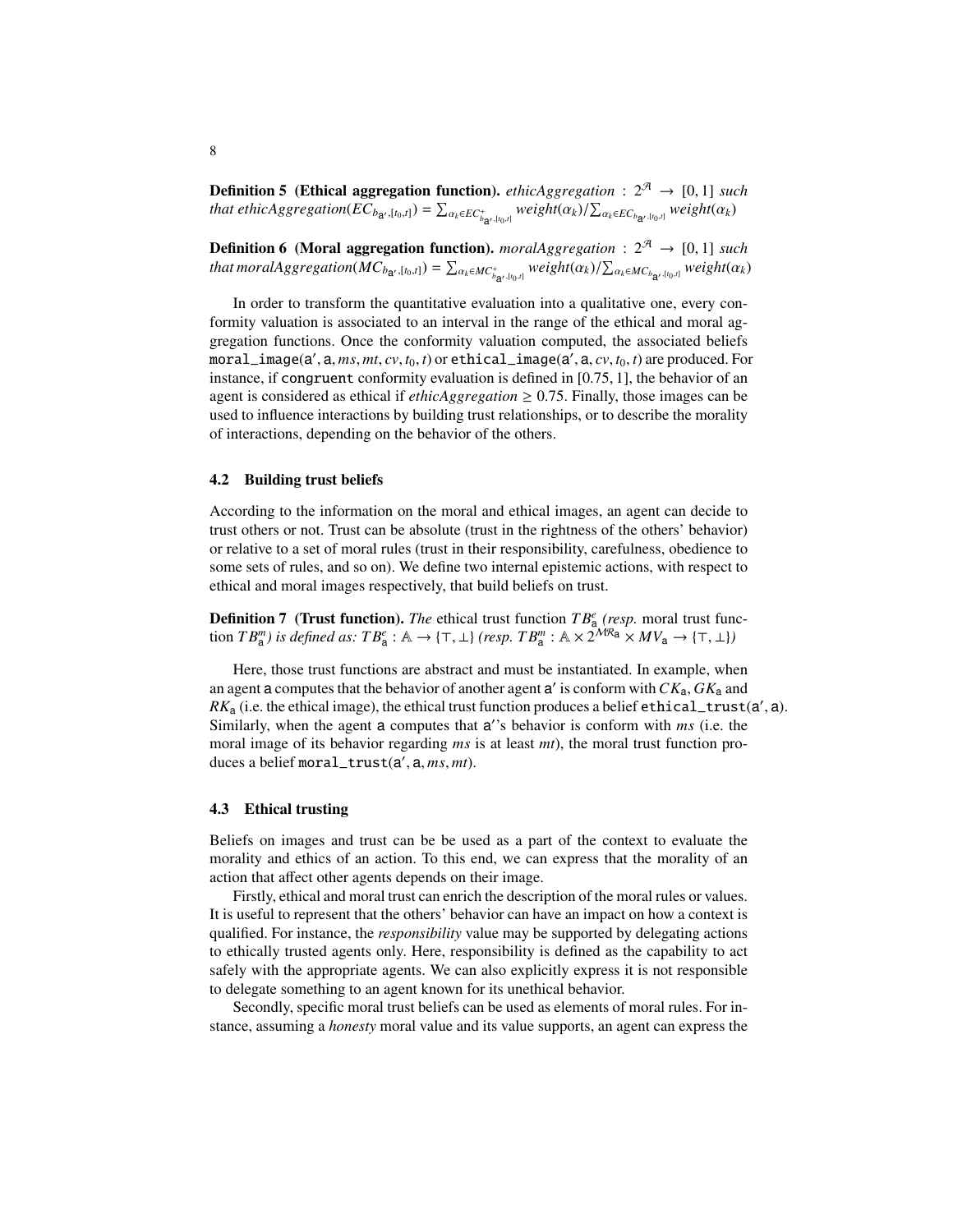moral rule "It is immoral to not behave honestly towards an agent who is trusted as being honest". Here, "who is trusted as being honest" can be modeled by a moral\_trust belief where the associated moral rules *ms* are all rules that refer to honesty.

Finally, as evaluating and judging others are actions, it is also possible to evaluate their morality or ethics. For instance, *tolerance* as a moral value might be supported by building an image on the others with a low moral threshold until the sets  $EC_{\alpha',[t_0,t]}$ or  $MC_{\mathbf{a}',[t_0,t]}$  are significant enough. The choice of the thresholds, the weights and the conversion of the aggregation into a conformity valuation can also be a way to represent conversion of the aggregation into a conformity valuation can also be a way to represent various types of trust. As another example, *forgiveness* can a value supporting high weights on the most recent observations. It can allow then to specificy an ethics of trust as "It is immoral to build trust without tolerance and forgiveness" [\[21\]](#page-13-14).

## <span id="page-8-0"></span>5 Proof of concept

This section illustrates how the elements presented in the previous sections have been implemented in a multi-agent system. We use the JaCaMo platform [\[7\]](#page-12-1) where the agents are programmed in BDI architecture using the Jason Language and the shared environment is programmed with workspaces and artifacts from the Cartago Platform. The complete source code is available on our website $8$ . The environment is a simulated asset market where assets are quoted, bought and sold by autonomous agents. Section [5.1](#page-8-2) introduces ethical asset management and the features of our application. Morals and ethics are defined in Sec. [5.2.](#page-9-0) Images and trust building are shown in Sec. [5.3.](#page-10-0)

#### <span id="page-8-2"></span>5.1 Asset market modeling

Trading assets leads to several practical and ethical issues<sup>[9](#page-8-3)</sup>. This is all the more important in automated trading as decisions, made by autonomous agents to whom human users delegate the power to sell and buy assets, have consequences in real life [\[18\]](#page-12-17). As shown by [\[8\]](#page-12-18), some investment funds are interested to make socially responsible and ethical trading, and they are growing and taking a significant position on the market. However, whereas the performance of such funds can be measured objectively, their ethical quality is more difficult to assess as it depends on the values of the observer.

In this proof-of-concept, we consider a market where autonomous trading agents can manage portfolios in order to sell or buy assets. Assets types are currencies  $-$  i.e. money – and equity securities – i.e. part of a company's capital stock. A market is represented as a tuple  $\langle$  name, id, type, matching  $\rangle$  with the name of the market name, a unique identifier id, the type of exchanged assets type and the algorithm used to store and execute orders matching. On the market, each agent can execute buy, sell or cancel orders. They respectively correspond in exchanging an equity for a currency, exchanging a currency for an equity, and canceling an exchange order that has not been executed yet. Each equity is quoted in a state-of-the-art Central Limit Order Book (CLOB) [\[2\]](#page-12-19) algorithm.

<span id="page-8-1"></span><sup>8</sup> [https://cointe.users.greyc.fr/projects/ethical\\_market\\_simulator](https://cointe.users.greyc.fr/projects/ethical_market_simulator)

<span id="page-8-3"></span><sup>9</sup> <http://sevenpillarsinstitute.org/>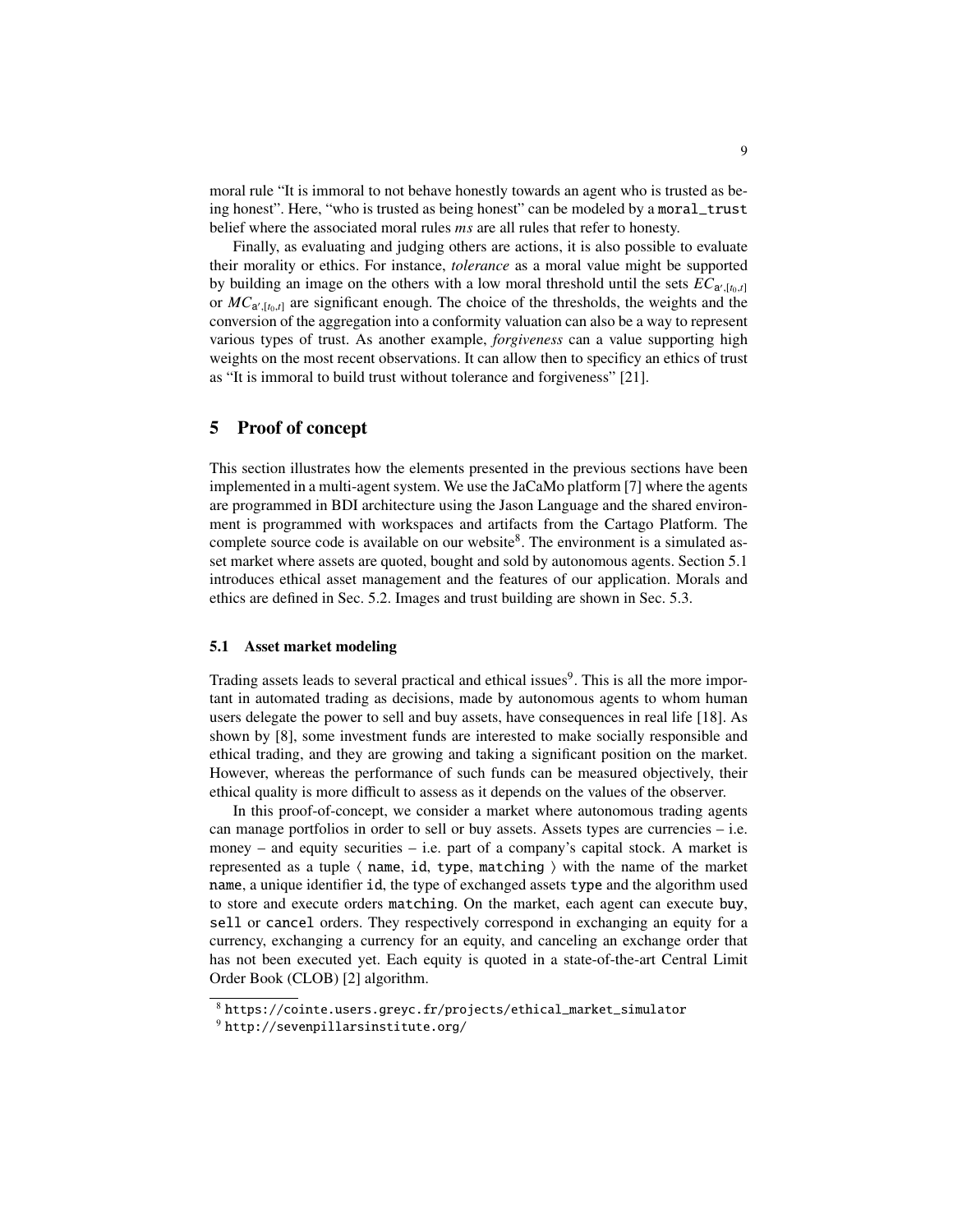By observing the market, the agents get beliefs on the market. Agents perceive each minute the volume (the quantity of exchanged assets), two moving means, representing the average price on the last twenty minutes and on the last forty minutes, the standard deviations of prices on the last twenty minutes, the closing prices on this period, and the up and down Bollinger bands (the average prices  $\pm$  twice the standard deviations). Agents have also beliefs on the orders added and stored in the CLOB and their execution. The general form of all those beliefs is respectively:

indicators(Date,Mktplace,Asset,Close,Volume,Intensity,Mm,Dblmm,BUp,BDown) onMarket(Date,Agent,Portfolio,Marketplace,Side,Asset,Volume,Price) executed(Date,Agent,Portfolio,Marketplace,Side,Asset,Volume,Price)

A set of beliefs own(PortfolioName,Broker,Asset,Quantity) updated in real time represent the agents' portfolio. By reasoning on those beliefs as a contextual knowledge *CK*, an agent is able to infer the feasibility of passing a buy or sell order (simply by verifying if its own portfolio contains the assets to exchange) to produce  $\mathcal{A}_p$ . He can also reason on the desirability of these actions to produce  $\mathcal{A}_d$ . To this end, we implemented a simple but classical method of trading decision-making based on comparisons between the Bollinger bands and the moving means.

Are introduced in our experiment two types of agents:

- *Zero-intelligence agents* make random orders (in terms of price and volume) on the market to generate activity and simulate the "noise" of real markets. Each of them is assigned to one or every assets.
- *Ethical agents* implements the ethical judgment on their own actions as a decision process to make their decisions. they have a simple desirability evaluation function to speculate: if the price of the market is going up (the shortest moving mean is over the other one), they buy the asset, otherwise, they sell it. If the price goes out of the Bollinger bands, these rules are inverted.

### <span id="page-9-0"></span>5.2 Ethical settings

We consider that the ethical agents are initialized with a particular set of beliefs about activities of the companies (e.g. an energy producer using nuclear power plants) and some labels about their conformity with international standards (e.g. an electric infrastructure producer labeled FSC). Those beliefs are important to assess how it is moral to trade a given asset based on the company's activities. Indeed, to provide information on the morality of acting on a financial market, we implemented moral values and moral rules directly inspired from the literature available online $10$ . The ethical agents know a set of organized values: for instance "environmental reporting" is considered as a subvalue of "environment". Values are represented as:

value("environment"). subvalue("promote\_renewable\_energy","environment"). subvalue("envirnmt\_reporting","environment").

Agents have a set of value supports as "trading assets of nuclear energy producer is not conform with the subvalue *promotion of renewable energy*", represented as:

10

<span id="page-9-1"></span><sup>10</sup> <http://www.ethicalconsumer.org/>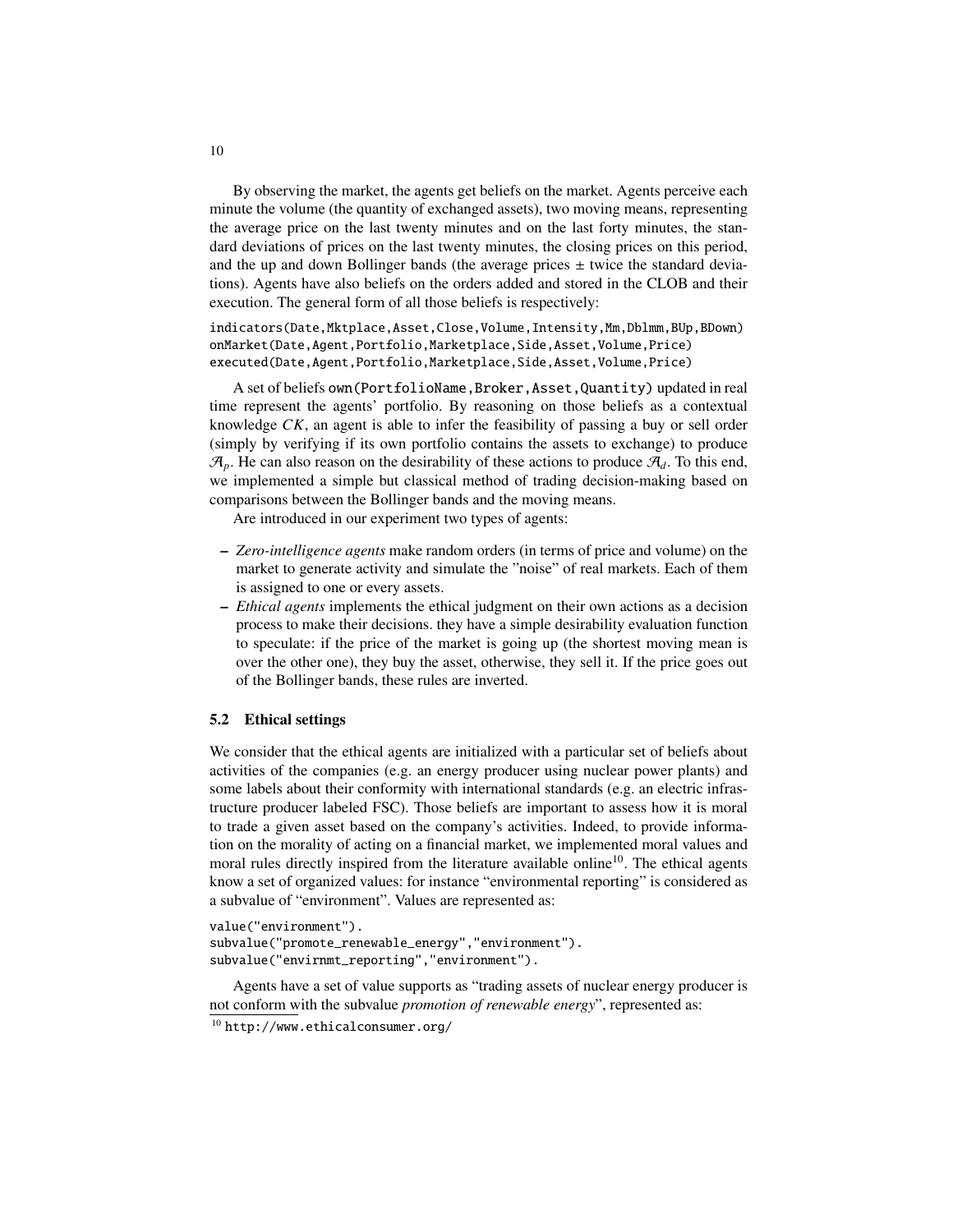valueSupport(buy(Asset,\_,\_,\_),"envirnmt\_reporting"):-label(Asset,"FSC").

Agents are also equipped with moral rules stating the morality of environmental considerations. For instance, "It is moral to act in conformity with the value *environment*" is simply represented as:

moral\_eval(X,V1,moral):- valueSupport(X,V1) & subvalue(V1,"environment"). moral\_eval(X,"environment",moral):- valueSupport(X,"environment"). moralSet("environment","value\_environment").

We declare in the last line this moral rule as an element of a set of moral rules related to environmental values (in order to build images). In this example, an ethical agent is able to infer for instance that, regarding its beliefs and this goodness knowledge, trading the asset of the FSC labeled company is moral while trading the asset of the nuclear energy producer is both moral and immoral. Thus, the agent needs a rightness knowledge to discriminate if it is right or wrong to trade the second assets. Finally, ethical agents are equipped with ethical principles, such as the Aristotelian ethics (inspired from [\[20\]](#page-12-10)) and more simple principles such as considering perfectAct "It is rightful to do a possible, moral and desirable action", the non shaming desire desireNR "It is rightful to do a possible, not immoral and desirable action" and the moral duty dutyNR "It is rightful to do a possible, moral and not undesirable action". Please see directly the file rightness\_process.asl for more details. Each agent can have several ethical principles, and the rightful actions to execute are the ones that satisfy the preference over the principles according to a lexicographic order.

#### <span id="page-10-0"></span>5.3 Image and trust building

Each time an action is executed on the market (i.e. a buy order matches with a sell order) the agents receive a message and evaluate their image of the agents implied in the transaction. As said in the previous section, evaluating the conformity of behaviors, building the image and the trust beliefs are actions. Thus, they are implemented as Jason plans. In the sequel, we will detail moral trust building. Ethical trust building is based on the same ideas. The following plan evaluates the conformity of the action with each moral rule of the set MSet and increments the value X stored in the belief moralAggr(Agent,MSet,X).

In this implementation, we use a linear aggregation, (i.e. it associates the same weight with each action). Then, a conformity valuation is computed regarding the proportion of conform actions in order to build the image. We use here three conformity valuation (arbitrary neutral for an aggregated ratio in [0.4, <sup>0</sup>.6[, improper if lower and congruent if higher). Finally, when the conformity valuation crosses a trust threshold, a plan updates the trust belief in the judged agent regarding the set of moral rules.

```
+!trust : moralImageOf(Agent,MoralSet,ConformityValuation)
```
- & trustThreshold(Threshold) & not trust(Agent,MoralSet)
- & not tOrderOnConformityValuation(Threshold,ConformityValuation)
- <- +trust(Agent,MoralSet); !trust.

Similarly, we have implemented a plan for ethical conformity which stores the number of conform and non conform actions regarding the rightness knowledge, a plan for ethical image building and a plan for ethical trust building.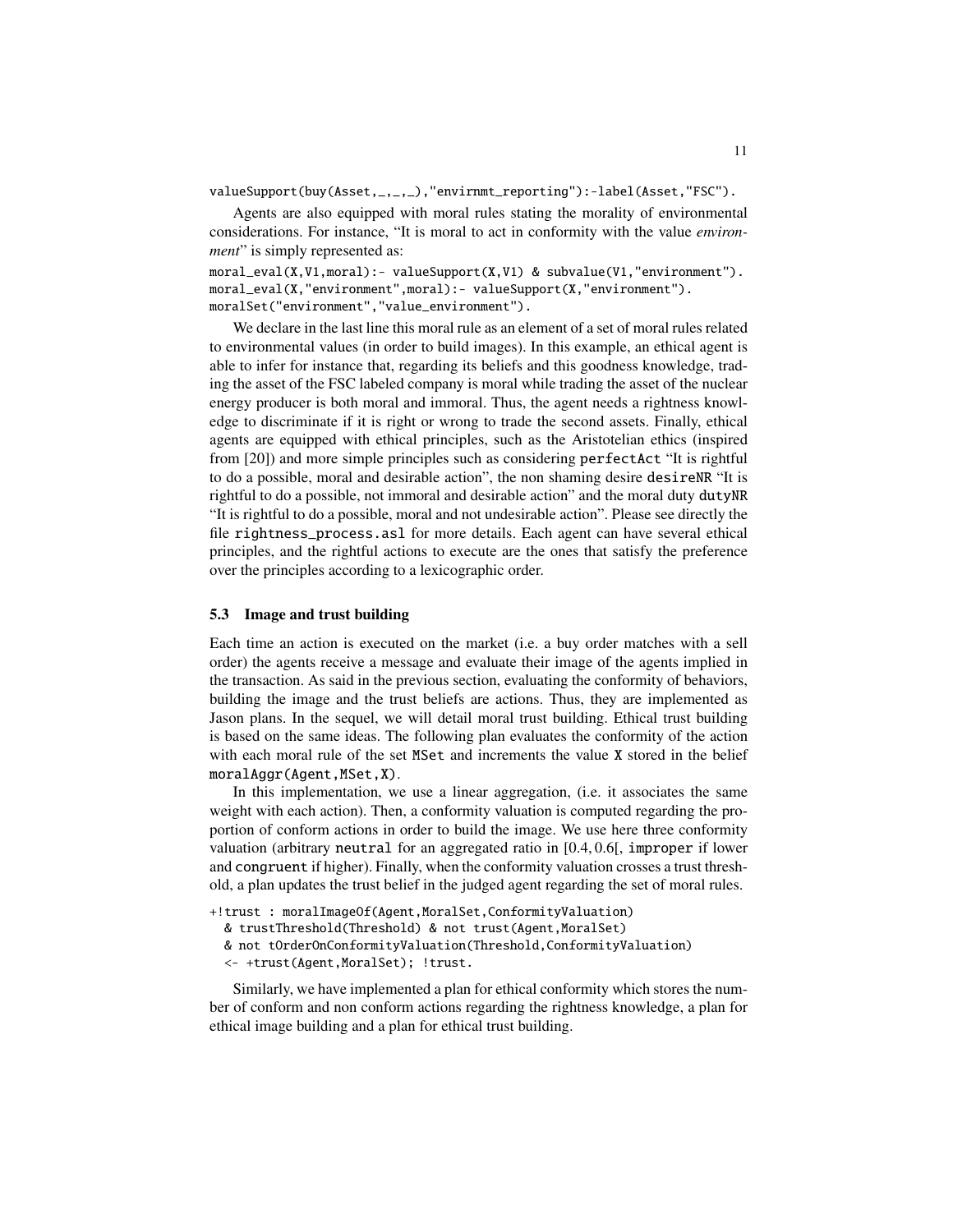#### $5.4$ **Results**



<span id="page-11-0"></span>Fig. 2. Evolution of the output of an ethical aggregations functions

Fig. 2 shows the evolution of the ethical aggregations computed by an ethical agent on the others' behaviors. In this simuation, three groups of ethical agents are created with three different theories of good. Let us notice that the judge agent evaluates the behvior of both ethical an zero intelligence agents. Our model only evaluates the conformity of an observed behavior with an ethics, without trying to understand or reason on the intentions of the other agents. As expected, the ethical agents obeying the same ethics stay at a similar value (thick lines). The agents obliged to generate activity on such assets stay at 0.0 or 1.0 because they respectively can't do moral or evil actions regarding the judge's point of view. All the other agents slowly converge towards a value depending on their behavior. By the use of the "mind observer" provided by JaCaMo, the reader can observe the beliefs of the agents during the experiments.

#### 6 **Conclusion**

In this paper, we mapped a model of ethical judgment process into a BDI agent model and defined mechanisms to build images depicting the conformity of a behavior with respect to an ethics or morals. We demonstrated how agents can use these images to decide about trusting other agents in order to cooperate and delegate actions. A proof of concept shows how this model has been implemented in a BDI framework to be used in an asset-management application. From a modeling point-of-view, this proposal addresses the problem of measuring how far from an ethics or a moral theory a behavior is, especially when ethics and morals lie in the hidden personal motivations and rules of a set of heterogeneous agents. With this model, agents may know which moral rules or values as well as ethics are concerned by this proximity. Thanks to the expressiveness of our model for ethics and morals, we envision as a future work to represent a large set of moral values that take the images of the others into account in their descriptions, such as forgiveness or intransigence.

12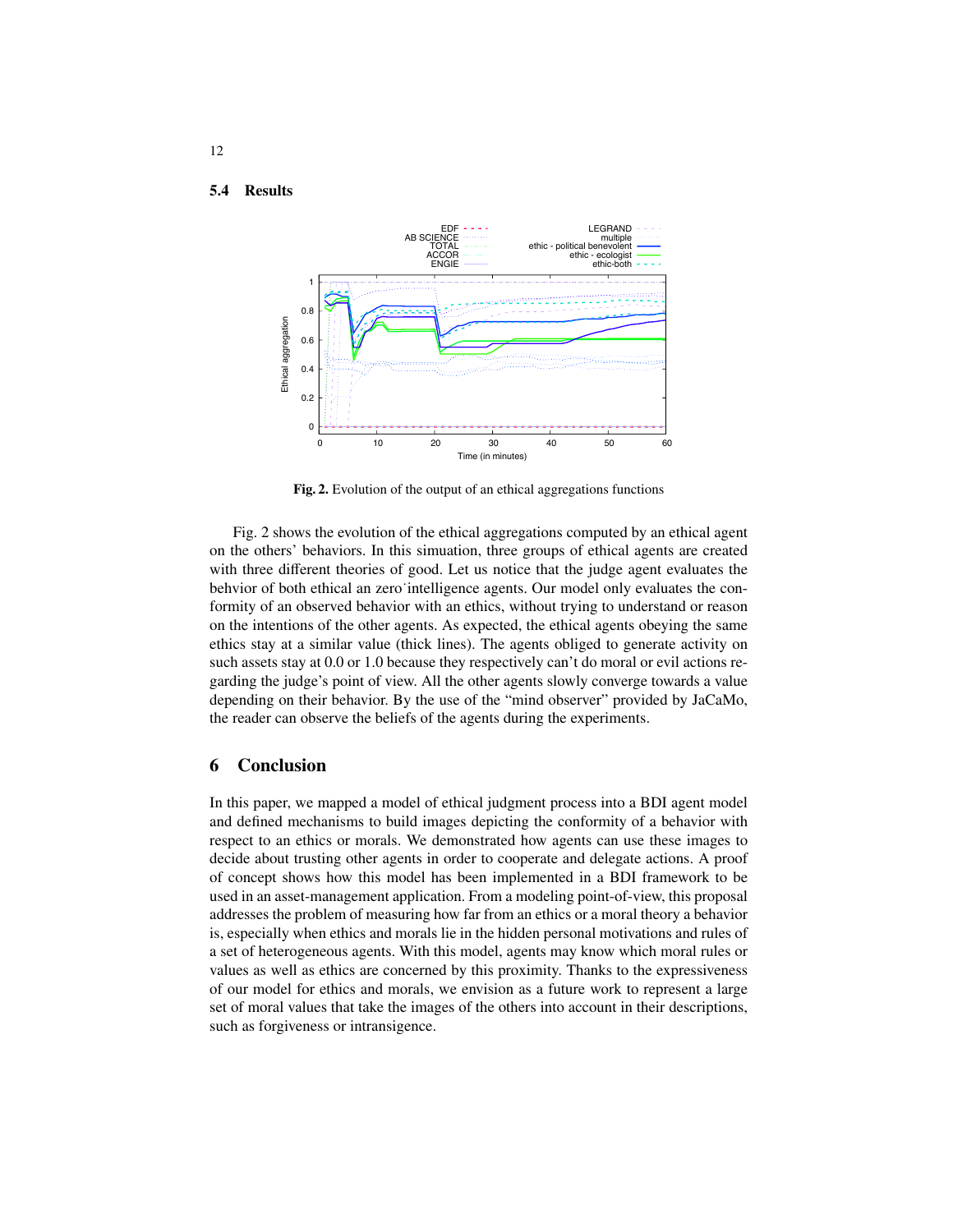## Acknowledgment

This project has received funding from the European Research Council (ERC) under the European Union's Horizon 2020 research and innovation programme (grant agreement No. 724431).

## References

- <span id="page-12-4"></span>1. A. Abdul-Rahman and S. Hailes. Supporting trust in virtual communities. In *33th IEEE International Conference on Systems Sciences*, pages 1–9, 2000.
- <span id="page-12-19"></span>2. I. Aldridge. *High-frequency trading: a practical guide to algorithmic strategies and trading systems*, volume 459. John Wiley and Sons, 2009.
- <span id="page-12-12"></span>3. M. Anderson and S.L. Anderson. Toward ensuring ethical behavior from autonomous systems: a case-supported principle-based paradigm. *Industrial Robot*, 42(4):324–331, 2014.
- <span id="page-12-13"></span>4. R. Arkin. *Governing lethal behavior in autonomous robots*. CRC Press, 2009.
- <span id="page-12-11"></span>5. K. Arkoudas, S. Bringsjord, and P. Bello. Toward ethical robots via mechanized deontic logic. In *AAAI Fall Symposium on Machine Ethics*, pages 17–23, 2005.
- <span id="page-12-8"></span>6. F. Berreby, G. Bourgne, and J.-G. Ganascia. Modelling moral reasoning and ethical responsibility with logic programming. In *LPAR proceedings*, pages 532–548, 2015.
- <span id="page-12-1"></span>7. Olivier Boissier, Rafael H Bordini, Jomi F Hubner, Alessandro Ricci, and Andrea Santi. ¨ Multi-agent oriented programming with jacamo. *Science of Computer Programming*, 78(6):747–761, 2013.
- <span id="page-12-18"></span>8. S. Bono, G. Bresin, F. Pezzolato, S. Ramelli, and F. Benseddik. Green, social and ethical funds in europe. Technical report, Vigeo, 2013.
- <span id="page-12-5"></span>9. J. Carbo, J. Molina, and J. Davila. Comparing predictions of SPORAS vs. a fuzzy reputation agent system. In *Conference on Fuzzy Sets and Fuzzy Systems*, pages 147–153, 2002.
- <span id="page-12-7"></span>10. J. Carter, E. Bitting, and A. Ghorbani. Reputation formalization for an information-sharing multi-agent system. *Computational Intelligence*, 18(2):515–534, 2002.
- <span id="page-12-2"></span>11. C. Castelfranchi and R. Falcone. *Trust theory: A socio-cognitive and computational model*, volume 18. John Wiley & Sons, 2010.
- <span id="page-12-14"></span>12. H. Coelho and A.C. da Rocha Costa. On the intelligence of moral agency. *Encontro Portuguˆes de Inteligˆencia Artificial*, pages 12–15, October 2009.
- <span id="page-12-15"></span>13. H. Coelho, P. Trigo, and A.C. da Rocha Costa. On the operationality of moral-sense decision making. In *2nd Brazilian Workshop on Social Simulation*, pages 15–20, 2010.
- <span id="page-12-0"></span>14. N. Cointe, G. Bonnet, and O. Boissier. Ethical judgment of agents' behaviors in multi-agent systems. In *AAMAS proceedings*, pages 1106–1114, 2016.
- <span id="page-12-16"></span>15. N. Cointe, G. Bonnet, and O. Boissier. Multi-agent based ethical asset management. In *1st Workshop on Ethics in the Design of Intelligent Agents*, pages 52–57, 2016.
- <span id="page-12-3"></span>16. R. Conte and M. Paolucci. *Reputation in artificial societies: Social beliefs for social order*, volume 6. Springer Science & Business Media, 2002.
- <span id="page-12-6"></span>17. B. Esfandiari and S. Chandrasekharan. On how agents make friends: Mechanisms for trust acquisition. In *Deception, Fraud, and Trust in Agent Societies Workshop*, pages 27–34, 2001.
- <span id="page-12-17"></span>18. Directorate-General for Economic and Financial Affairs. Impact of the current economic and financial crisis on potential output. Occasional Papers 49, European Commission, June 2009.
- <span id="page-12-9"></span>19. J.-G. Ganascia. Ethical system formalization using non-monotonic logics. In *29th Annual Conference of the Cognitive Science Society*, pages 1013–1018, 2007.
- <span id="page-12-10"></span>20. J.-G. Ganascia. Modelling ethical rules of lying with Answer Set Programming. *Ethics and Information Technology*, 9(1):39–47, 2007.